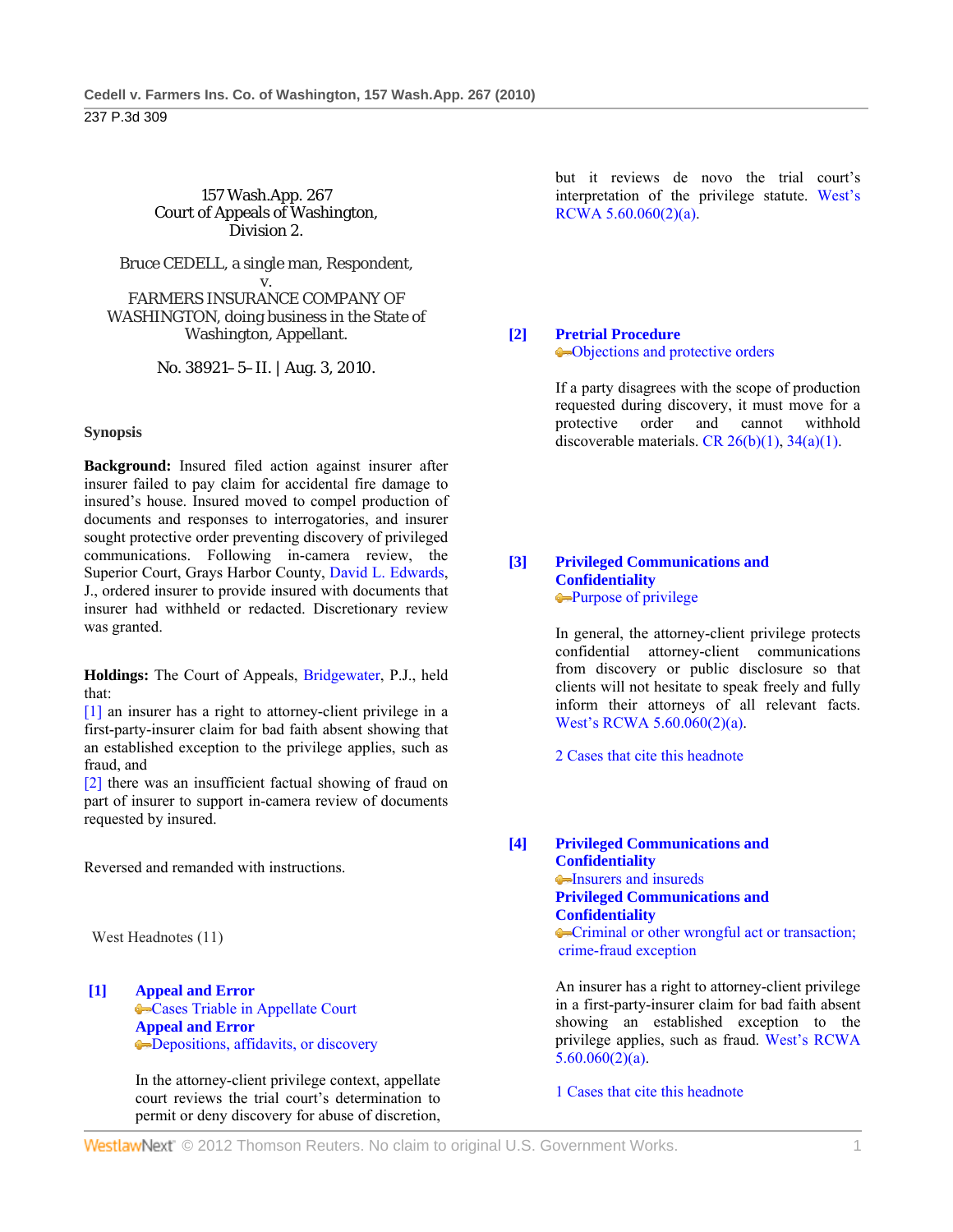#### **[5] Privileged Communications and Confidentiality Insurers and insureds**

 In context of a first-party-insurer claim for bad faith, an insurance company may not hire an attorney as a claims adjuster just to fall within the attorney client privilege, and a claims adjuster's conduct is not privileged simply because the claims adjuster happens to be a lawyer. West's RCWA 5.60.060(2)(a).

1 Cases that cite this headnote

## **[6] Privileged Communications and Confidentiality** Criminal or other wrongful act or transaction; crime-fraud exception **Privileged Communications and Confidentiality In camera review**

 Alleged inconsistency in insurer's valuation of insured's fire-damaged home, a short time limit on offer to settle, and insurer's alleged threat to deny coverage without explanation did not provide a sufficient factual showing of fraud on the part of insurer to support, under the fraud exception to attorney-client privilege, an in-camera review of documents requested by insured in action involving allegations of bad-faith failure to pay claim; there was no evidence that insurer knowingly misrepresented a material fact or that insured justifiably relied on misrepresentation to his detriment. West's RCWA 5.60.060(2)(a); CR 26(b)(1).

1 Cases that cite this headnote

#### **[7] Privileged Communications and Confidentiality**

Criminal or other wrongful act or transaction; crime-fraud exception

To strip a communication of the attorney-client

privilege under the fraud exception, the party seeking discovery must show that (1) its opponent was engaged in or planning a fraud at the time the privileged communication was made, and (2) the communication was made in furtherance of that activity. West's RCWA 5.60.060(2)(a); CR 26(b)(1).

**[8] Privileged Communications and Confidentiality** Criminal or other wrongful act or transaction; crime-fraud exception **Privileged Communications and Confidentiality In camera review** 

> Under two-step analysis for determining whether fraudulent conduct exists that is sufficient to overcome the attorney-client privilege for documents sought in discovery, the trial court first determines whether there is a factual showing adequate to show that wrongful conduct sufficient to evoke the fraud exception has occurred, and, if so, the court then conducts an in-camera inspection of the documents to determine whether there is a foundation in fact to overcome the privilege based on civil fraud. West's RCWA 5.60.060(2)(a); CR 26(b)(1).

## **[9] Appeal and Error**

Asserting inconsistent ground of defense

 Insured who argued that insurer did not have a right to attorney-client privilege in a first-party-insurer claim for bad faith could argue in the alternative without waiving his argument against attorney-client privilege.

## **[10] Privileged Communications and Confidentiality**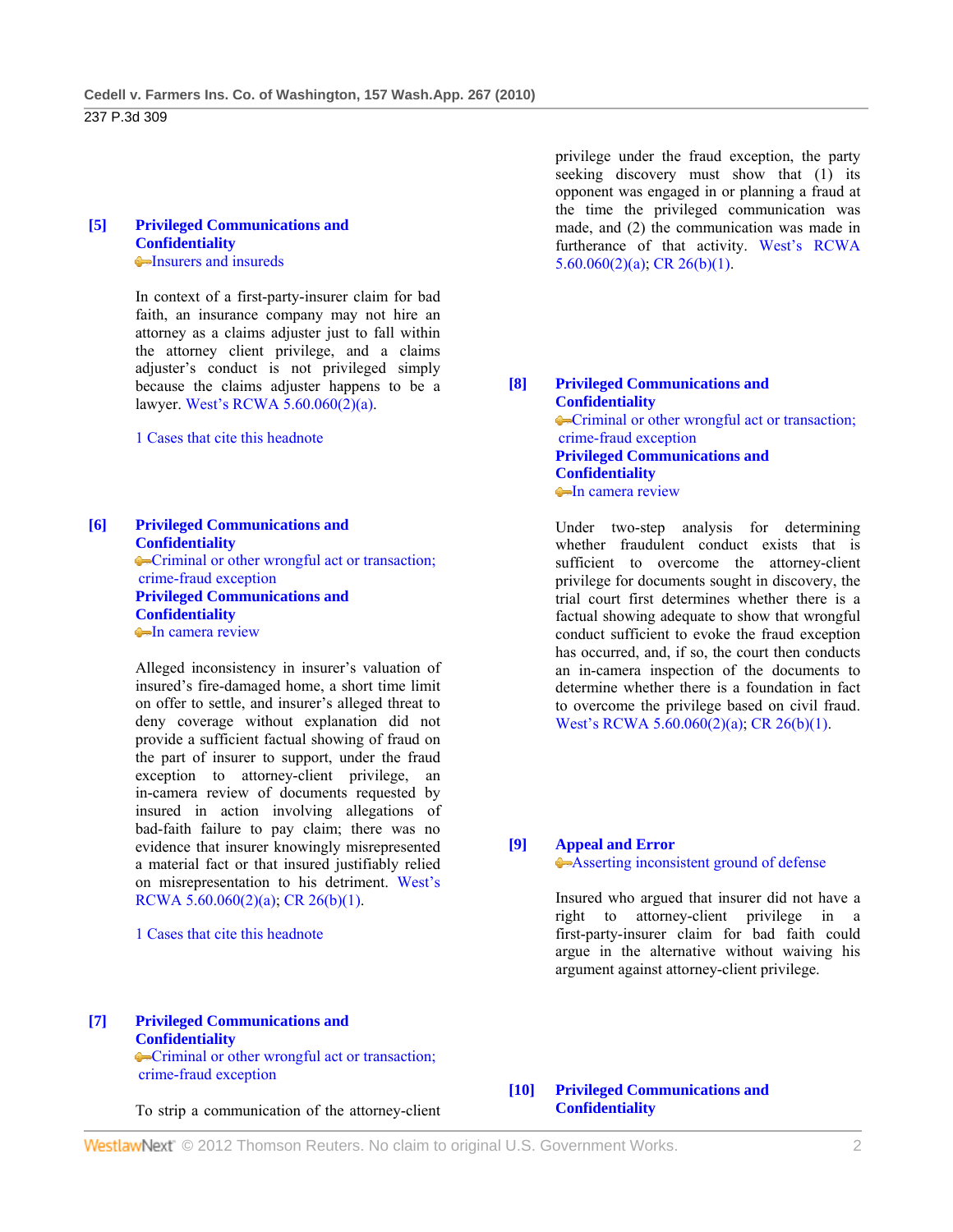#### **In camera review**

 The in-camera inspection of requested documents to determine whether there is a foundation in fact to overcome attorney-client privilege based on civil fraud is a matter of trial court discretion. West's RCWA 5.60.060(2)(a).

## **[11] Fraud**

**Elements of Actual Fraud** 

 To establish fraud, a litigant must show: (1) a representation of an existing fact, (2) its materiality, (3) its falsity, (4) the speaker's knowledge of its falsity or ignorance of its truth, (5) the speaker's intent that the fact should be acted upon by the person to whom it is made, (6) ignorance of the fact's falsity on the part of the person to whom it is made, (7) the latter's reliance on the truth of the representation, (8) the right of the person to rely on it, and (9) the person's consequent damage.

1 Cases that cite this headnote

#### **Attorneys and Law Firms**

**\*\*311** Curt E.H. Feig, Michael A. Guadagno, Nicoll Black & Feig PLLC, Seattle, WA, for Appellant.

Stephen Lyle Olson, Olson Zabriskie Campbell, Montesano, WA, for Respondent.

## **Opinion**

BRIDGEWATER, P.J.

**\*269** ¶ 1 Farmers Insurance Company (Farmers) appeals from trial court orders compelling discovery, imposing sanctions against Farmers, and finding that an insurance company does not have a right to attorney-client privilege in a first-party-insurer claim for bad faith. We hold that an insurance company has a right to attorney-client privilege in a first-party-insurer claim for **\*270** bad faith absent showing an established exception to the privilege applies,

such as fraud. Further, we hold that the trial court abused its discretion by requiring an in-camera review without Cedell first establishing a sufficient factual basis of fraud. We reverse, remand, and vacate the orders compelling discovery, awarding sanctions and attorney fees because Bruce Cedell did not meet his burden of showing fraud in order to overcome the attorney-client privilege.

## **FACTS**

¶ 2 This case arose from a claim for accidental fire damage to Cedell's home under a Farmers' policy. A year after the fire, Farmers had still not paid Cedell's claim so he filed suit, alleging that Farmers (1) failed to acknowledge pertinent communications; (2) failed to conduct a prompt investigation of his claim; (3) failed to act promptly, fairly, and equitably; (4) engaged in unfair and/or deceptive acts or practices; (5) effectively denied his claim by delaying action; and (6) acted unreasonably in denying his claim for coverage and/or payment of benefits.1 Farmers had hired Ryan Hall, an attorney, to assist it making a coverage determination.

¶ 3 Cedell sent Farmers interrogatories and a request for production of documents, including Farmers' case file on Cedell's claim. Farmers responded by providing a heavily redacted copy of the case file and included a privilege log, which cited attorney-client privilege and work product as the basis for over 200 redactions and withholdings.2 In addition, Farmers declined to answer multiple interrogatories **\*271** because of attorney-client privilege and work product. Cedell then filed a motion to compel, arguing that attorney-client privilege and work product did not apply in bad faith litigations.

¶ 4 Farmers responded, arguing that it had a right to the protections of attorney-client privilege and work product even when a plaintiff alleged bad faith. It also sought a protective order preventing discovery of all privileged communications.

¶ 5 The trial court found that (1) Cedell was not home at the time of the fire, (2) the fire department and Farmers' fire investigator concluded the fire was accidental, (3) Farmers knew the fire left Cedell homeless, (4) a Farmers' adjuster appraised the value at \$56,498.84, (5) another adjuster estimated the damage at \$70,000 in building and \$35,000 in contents, (6) Farmers made a one-time offer of \$30,000 with an acceptance period that fell when Hall was out of town, (7) Farmers threatened to deny Cedell coverage and claimed he misrepresented material information without explanation, and (8) the

**WestlawNext** © 2012 Thomson Reuters. No claim to original U.S. Government Works. 3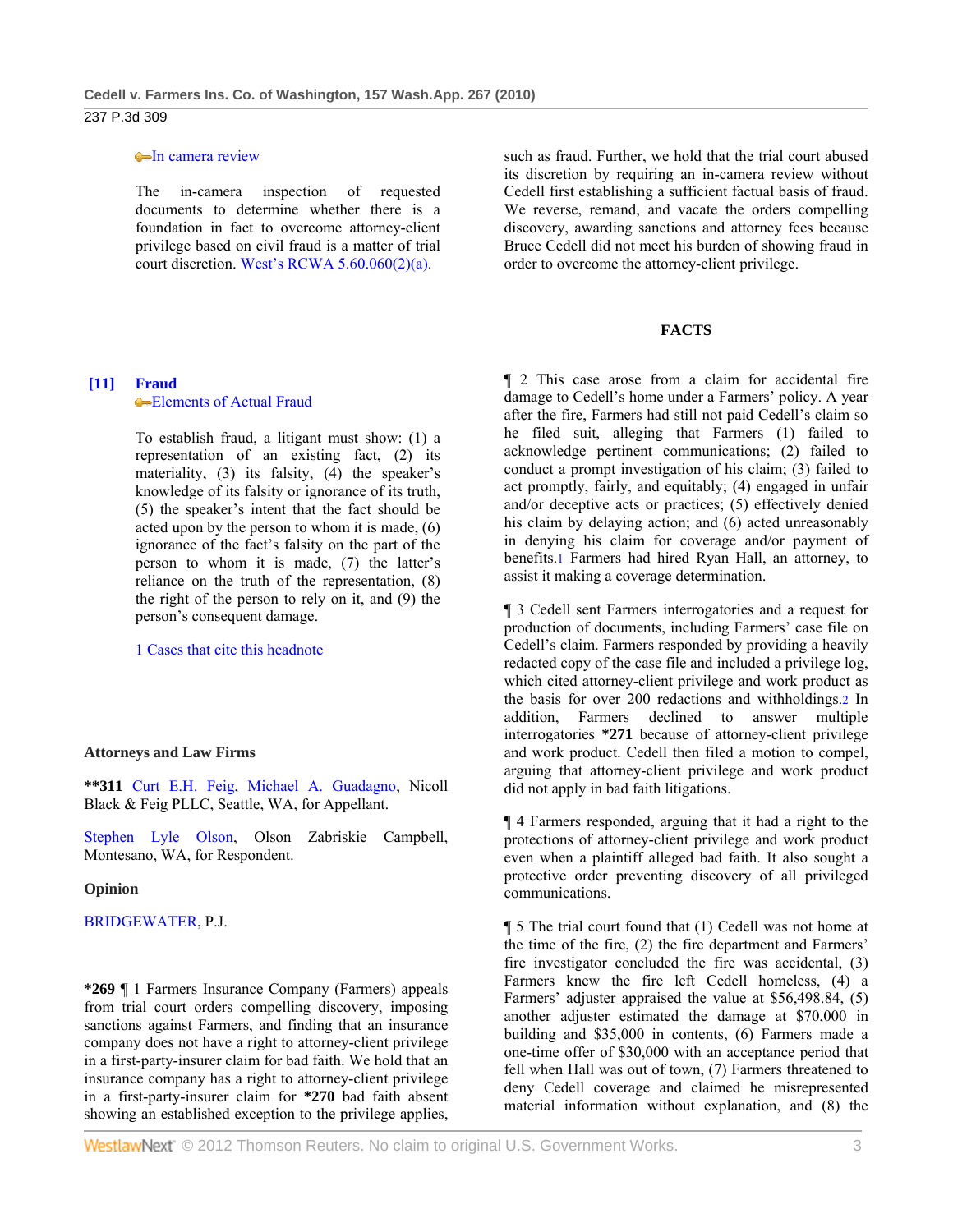damage to the house was eventually valued at over \$115,000 and more than \$16,000 in code updates. Citing *Escalante v. Sentry* **\*\*312** *Ins. Co.,* 49 Wash.App. 375, 393, 743 P.2d 832 (1987), *review denied,* 109 Wash.2d 1025 (1988), *overruled on other grounds by Ellwein v. Hartford Accident & Indem. Co.,* 142 Wash.2d 766, 15 P.3d 640 (2001), the trial court found these facts adequate to support a good faith belief that Farmers engaged in wrongful conduct sufficient to invoke the fraud exception to the attorney-client privilege. The trial court ordered an *in-camera* review of Farmers' redacted documents.

¶ 6 After conducting an *in-camera* review, the trial court found that

> In the context of a claim arising from a residential fire, the insurer owes the insured a heightened duty—a fiduciary duty, which by its nature is not, and should not be adversarial.<sup>[3]</sup> \*272 Under such circumstances, the insured is entitled to discover the entire claims file kept by the insured without exceptions for any claims of attorney-client privilege.

CP at 487. The trial court found Farmers' claims of attorney-client privilege without merit. The trial court also found that Cedell was entitled to Farmers' work product. The trial court ordered Farmers to provide Cedell with all documents that it withheld and/or redacted based on attorney-client privilege and work product. The trial court also imposed sanctions and awarded Cedell attorney fees for Farmers' failure to provide the information.

¶ 7 We granted Farmers' motion for discretionary review and an emergency stay.

# **ANALYSIS**

# **I. Attorney–Client Privilege**

¶ 8 Farmers argues that the trial court abused its discretion by ordering the disclosure of confidential and privileged information with no basis to invoke the fraud exception to the attorney-client privilege.

**[1]** ¶ 9 In the attorney-client privilege context, we review the trial court's determination to permit or deny discovery for abuse of discretion. *Barry v. USAA,* 98 Wash.App. 199, 204, 989 P.2d 1172 (1999). But we review de novo the trial court's interpretation of the privilege statute. *Drewett v. Rainier Sch.,* 60 Wash.App. 728, 731, 806 P.2d 1260, *review denied,* 117 Wash.2d 1003, 815 P.2d 266 (1991).

**[2]** ¶ 10 Parties may obtain discovery regarding any matter, not privileged, relevant to the subject matter of the pending action. CR  $26(b)(1)$ . A party may serve on another party a request to produce documents that constitute or contain matters within the scope of CR 26(b) and that are in the possession, custody, or control of the party on whom the request is served. CR  $34(a)(1)$ . If a party disagrees with the scope of production requested during discovery, it must **\*273** move for a protective order and cannot withhold discoverable materials. *Wash. State Physicians Ins. Exch. & Ass'n v. Fisons Corp.,* 122 Wash.2d 299, 354, 858 P.2d 1054 (1993).

**[3]** ¶ 11 The attorney-client privilege, codified in RCW 5.60.060(2), provides that an attorney or counselor shall not, without the consent of his or her client, be examined as to any communication made by the client to him or her, or his or her advice given in the course of professional employment. Former RCW 5.60.060(2)(a) (2007). In general, this privilege protects confidential attorney-client communications from discovery or public disclosure so that clients will not hesitate to speak freely and fully inform their attorneys of all relevant facts. *Escalante,* 49 Wash.App. at 393, 743 P.2d 832.

# **A. Insurance Companies are Entitled to Attorney–Client Privilege in a Bad Faith Action**

**[4]** ¶ 12 Cedell argues that there is no right to attorney-client privilege in a first-party-insured bad faith claim because it is not supposed to be an adversarial situation and because information about the insurance company's reasoning and claim handling is central to a bad faith claim.

**\*\*313** ¶ 13 In *Escalante,* the plaintiffs sued Sentry Insurance for bad faith, among other claims, for failure to pay an underinsured motorist (UIM) claim. *Escalante,* 49 Wash.App. at 379–80, 743 P.2d 832. The Escalantes sent interrogatory requests that sought, relevantly, general information and materials related to Sentry's evaluation of the Escalantes's claim. *Escalante,* 49 Wash.App. at 393, 743 P.2d 832. Sentry objected based on the attorney-client privilege and work product. *Escalante,* 49 Wash.App. at 393, 743 P.2d 832. The trial court denied the Escalantes's motion to compel. *Escalante,* 49 Wash.App. at 381, 743 P.2d 832. On appeal, the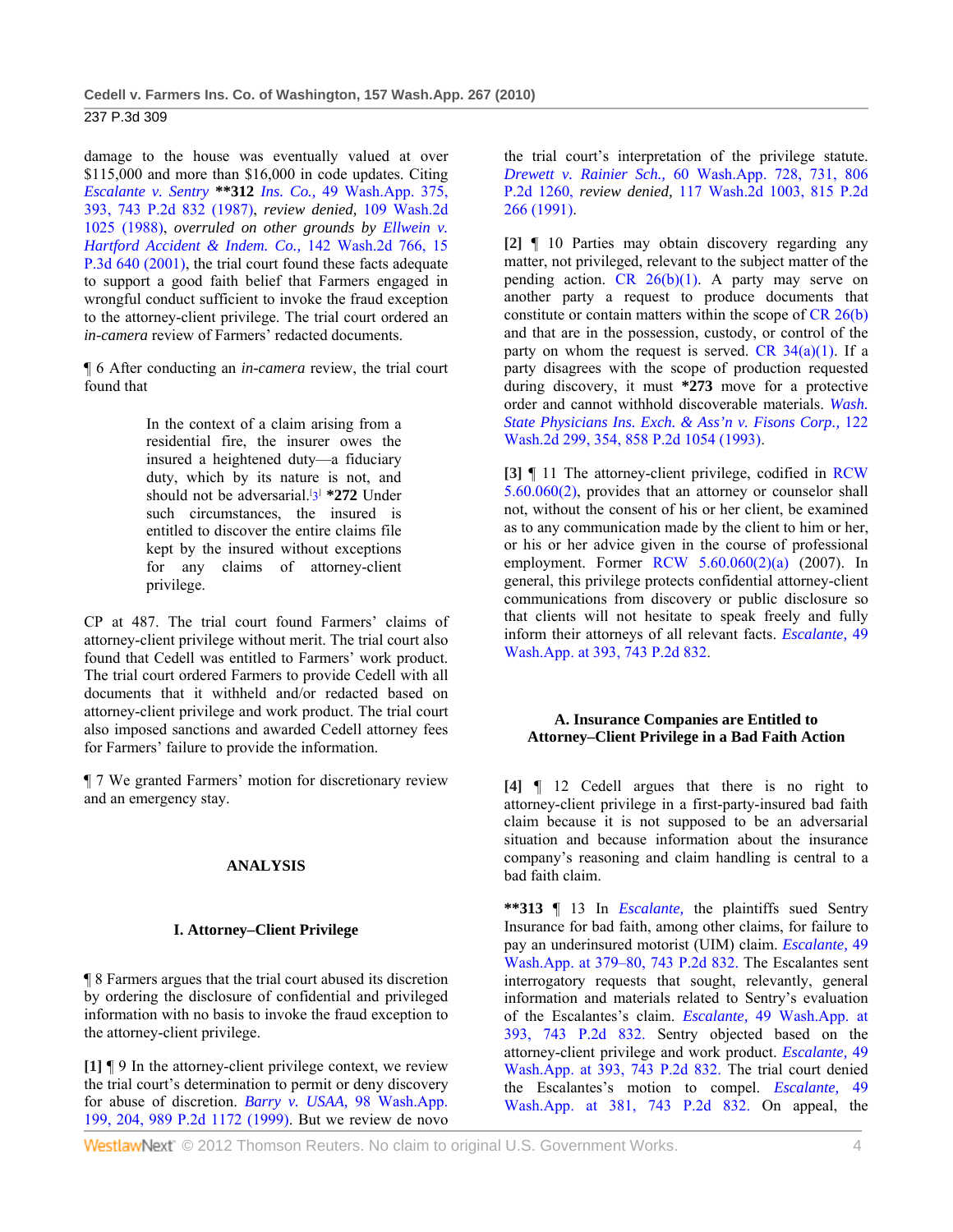Escalantes argued that the attorney-client privilege did not protect information relevant to a bad faith claim. *Escalante,* 49 Wash.App. at 393, 743 P.2d 832.

¶ 14 First, the *Escalante* court recognized the general attorney-client privilege rule codified by RCW 5.60.060(2). *Escalante,* 49 Wash.App. at 393, 743 P.2d 832. The court then acknowledged **\*274** the "fraud" or "civil fraud" exception to the privilege. *Escalante,* 49 Wash.App. at 394, 743 P.2d 832. The court held that the fraud or civil fraud exception could be invoked only when the insured presented a prima facie showing of bad faith tantamount to civil fraud. *Escalante,* 49 Wash.App. at 394, 743 P.2d 832. The court did not hold, however, that there was no attorney-client privilege in a bad faith lawsuit.

¶ 15 In *Barry,* an insured sued her insurance company, USAA, for bad faith for failure to pay a UIM claim. *Barry,* 98 Wash.App. at 202, 989 P.2d 1172. During discovery, she requested documents including reports from the claims adjuster and correspondence from the attorney who handled the UIM claim. *Barry,* 98 Wash.App. at 202, 989 P.2d 1172. When USAA did not comply, Barry moved to compel production. *Barry,* 98 Wash.App. at 203, 989 P.2d 1172. The trial court found that Barry failed to establish sufficient wrongful conduct to invoke the fraud exception to the attorney-client privilege and declined to inspect the claims file. *Barry,* 98 Wash.App. at 202–03, 989 P.2d 1172.

¶ 16 On appeal, the court first examined whether Barry had sought any privileged materials. *Barry,* 98 Wash.App. at 204, 989 P.2d 1172. The court held that "it is a well-established principle in bad faith actions brought by an insured against an insurer under the terms of an insurance contract that communications between the insurer and the attorney are not privileged with respect to the insured." *Barry,* 98 Wash.App. at 204, 989 P.2d 1172 (citing *Baker v. CNA Ins. Co.,* 123 F.R.D. 322, 326 (D.Mont.1988); *Silva v. Fire Ins. Exch.,* 112 F.R.D. 699 (D.Mont.1986); *Escalante,* 49 Wash.App. at 394, 743 P.2d 832). The court agreed with the *Silva*4 court: " 'The time-worn claims of work product and attorney-client privilege cannot be invoked to the insurance company's benefit where the only issue in the case is whether the company breached its duty of good faith in processing the insured's claim.' " *Barry,* 98 Wash.App. at 204, 989 P.2d 1172 (quoting *Silva,* 112 F.R.D. at 699–700).

**\*275** ¶ 17 But the *Barry* court distinguished first party insured disputes from its case. *Barry,* 98 Wash.App. at 204–05, 989 P.2d 1172. The court held that in UIM claims, UIM carriers stand in the shoes of the underinsured motorist/tortfeasor and are entitled to pursue all defenses against the UIM claimant that the tortfeasor possessed. *Barry,* 98 Wash.App. at 205, 989 P.2d 1172. "Because the provision of UIM coverage is by nature adversarial, an inevitable conflict exists between the UIM carrier and the UIM insured." *Barry,* 98 Wash.App. at 205, 989 P.2d 1172. The friction of that relationship entitled USAA to the protections of attorney-client privilege. *See Barry,* 98 Wash.App. at 205, 989 P.2d 1172.

¶ 18 We reject Cedell's argument that an insurance company does not have any right to attorney-client privilege in a bad faith claim. *Escalante* did not hold that an insurance company has no right to assert attorney-client privilege in a bad faith action. It recognized the existence of the privilege and **\*\*314** then determined whether the fraud or civil fraud exception applied. *Escalante,* 49 Wash.App. at 393–94, 743 P.2d 832. Additionally, the issue in *Barry* was whether an attorney-client privilege existed in the UIM context, not in first party insured claims. *Barry,* 98 Wash.App. at 204, 205, 989 P.2d 1172. We agree with Farmers that, to the extent that *Barry* can be read to remove any attorney-client privilege in a first party bad faith claim, it is dicta and we decline to follow it.

**[5]** ¶ 19 An insurance company does not lose attorney-client privilege protection simply because its litigation opponent raises an issue where advice of counsel may be relevant. While an attorney's impressions may be relevant to a bad faith claim, an automatic removal of attorney-client privilege would frustrate the purpose of the attorney-client privilege without cause. The fraud exception discussed below provides a litigant with sufficient means to discover relevant attorney-client communications. We note, however, that an insurance company may not hire an attorney as a claims adjuster just to fall within the attorney client privilege. A claims adjuster's conduct is not privileged simply because the claims adjuster happens to be a lawyer. **\*276** Accordingly, only information, investigation, and advice Hall gave Farmers in his capacity as an attorney is subject to the privilege.

¶ 20 We next determine whether the fraud or civil fraud exception to the privilege applies here. The trial court erred by finding that an insurance company has no attorney-client privilege in a bad faith action as a matter of law.

## **B. Prima Facie Showing of Fraud Not Made**

**[6]** ¶ 21 Farmers argues that the trial court abused its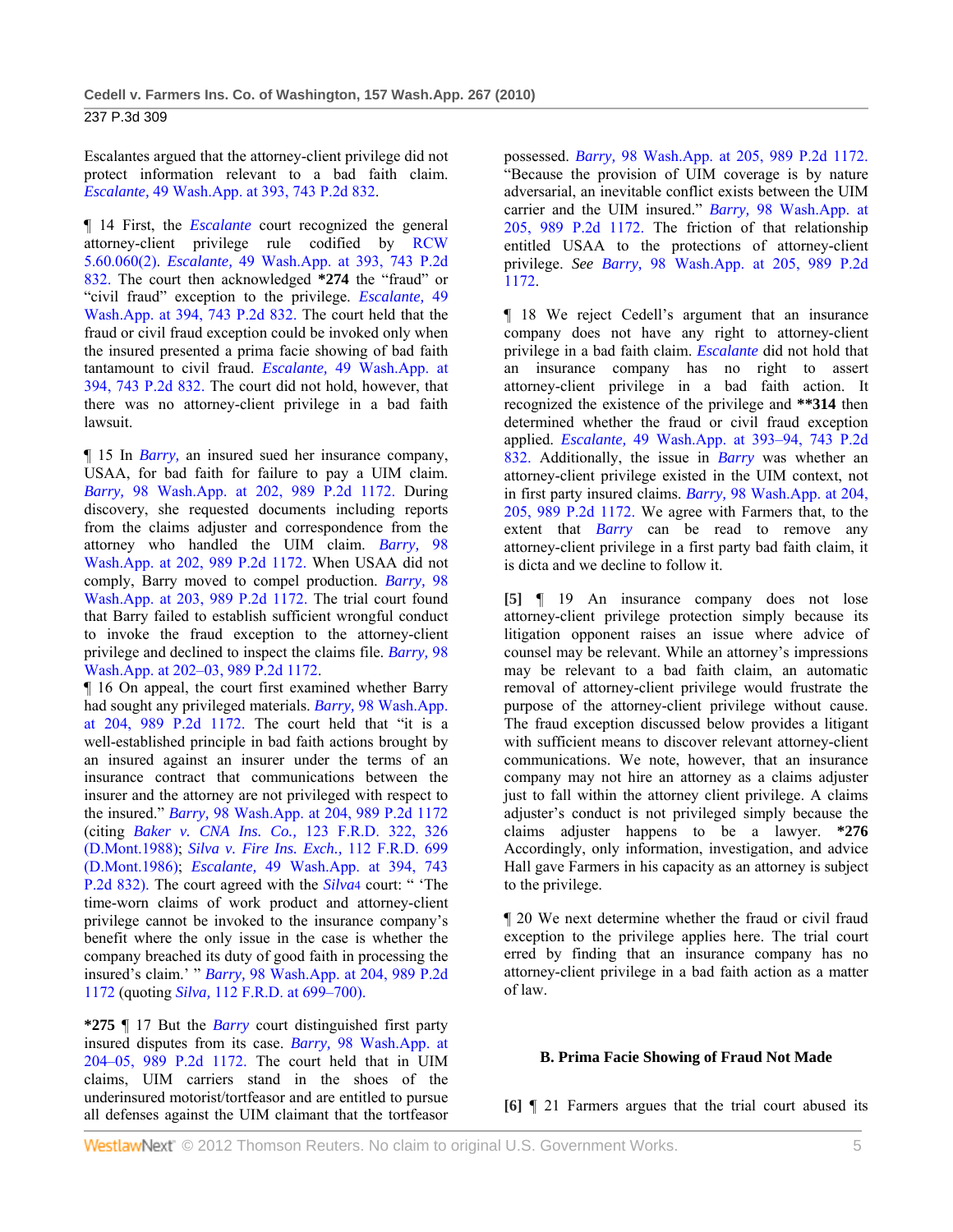237 P.3d 309

discretion by ordering an *in-camera* review of the claim file without a sufficient factual basis related to the fraud exception to the attorney-client privilege. Farmers contends that the alleged inconsistency between its valuation of Cedell's damaged property in the context of a disputed, suspicious claim, and the short time limit placed on the offer to settle is an insufficient factual basis to support *in-camera* review. We agree.

**[7] [8] [9]** ¶ 22 Even privileged communications may be discoverable if the fraud exception applies. *Escalante,* 49 Wash.App. at 394, 743 P.2d 832.5 Generally, the exception is invoked only when the insured presents a prima facie showing of bad faith tantamount to civil fraud. *Escalante,* 49 Wash.App. at 394, 743 P.2d 832. To strip a communication of the attorney-client privilege, the party seeking discovery must show that (1) its opponent was engaged in or planning a fraud at the time the privileged communication was made, and (2) the communication was made in furtherance of that activity. *Barry,* 98 Wash.App. at 205, 989 P.2d 1172. *Escalante* established a two-step analysis for determining whether fraudulent conduct exists that is sufficient to overcome the privilege. *Barry,* 98 Wash.App. at 205, 989 P.2d 1172.

**[10] \*277** ¶ 23 First, the trial court determines whether there is a factual showing adequate to show that wrongful conduct sufficient to evoke the fraud exception has occurred. *Escalante,* 49 Wash.App. at 394, 743 P.2d 832. Second, if so, the court conducts an *in-camera* inspection of the documents to determine whether there is a foundation in fact to overcome the privilege based on civil fraud. *Escalante,* 49 Wash.App. at 394, 743 P.2d 832. The *in-camera* inspection is a matter of trial court discretion. *Escalante,* 49 Wash.App. at 394, 743 P.2d 832. A court abuses its discretion if its decision is manifestly unreasonable or based on untenable grounds. *State ex rel. Carroll v. Junker,* 79 Wash.2d 12, 26, 482 P.2d 775 (1971).

**[11]** ¶ 24 To establish fraud, a litigant must show:

(1) a representation of an existing fact, (2) its materiality, (3) its falsity, (4) the speaker's knowledge of its falsity or ignorance of **\*\*315** its truth, (5) [the speaker's] intent that [the fact] should be acted upon by the person to whom it is made, (6) ignorance of [the fact's] falsity on the part of the person to whom it is made, (7) the latter's reliance on the truth of the representation, (8) [the right of the person] to rely on it, and (9) [the person's] consequent damage.

*Lambert v. State Farm Mut. Auto. Ins. Co.,* 2 Wash.App. 136, 141, 467 P.2d 214, *review denied,* 78 Wash.2d 993 (1970). Contrary to Cedell's argument, proving fraud is different from proving bad faith. A bad faith claim is proven by conduct such as:

(2) Failing to acknowledge and act reasonably promptly upon communications with respect to claims arising under insurance policies.

(3) Failing to adopt and implement reasonable standards for the prompt investigation of claims arising under insurance policies.

(4) Refusing to pay claims without conducting a reasonable investigation.

(5) Failing to affirm or deny coverage of claims within a reasonable time after proof of loss statements have been completed.

**\*278** ....

(7) Compelling insureds to institute or submit to litigation, arbitration, or appraisal to recover amounts due under an insurance policy by offering substantially less than the amounts ultimately recovered in such actions or proceedings.

(8) Attempting to settle a claim for less than the amount to which a reasonable [person] would have believed he [or she] was entitled by reference to written or printed advertising material accompanying or made part of an application.

....

(13) Failing to promptly provide a reasonable explanation of the basis in the insurance policy in relation to the facts or applicable law for denial of a claim or for the offer of a compromise settlement.

Former WAC 284–30–330 (1987); *see also Indus. Indem. Co. of the Nw., Inc. v. Kallevig,* 114 Wash.2d 907, 923, 792 P.2d 520 (1990) (insurer's violations of former WAC 284–30–330 constitute a violation of RCW 48.30.010(1) and thus a violation of RCW 19.86.170). The elements of bad faith and fraud are thus separate and distinct. To qualify for the fraud exception to attorney-client privilege, the plaintiff must show fraud, as opposed to just bad faith.

¶ 25 The trial court found that (1) Farmers made a one-time offer of \$30,000 with an acceptance period that fell when Hall was out of town, (2) Farmers threatened to deny Cedell coverage without explanation, and (3) the damage to the house was eventually determined to be far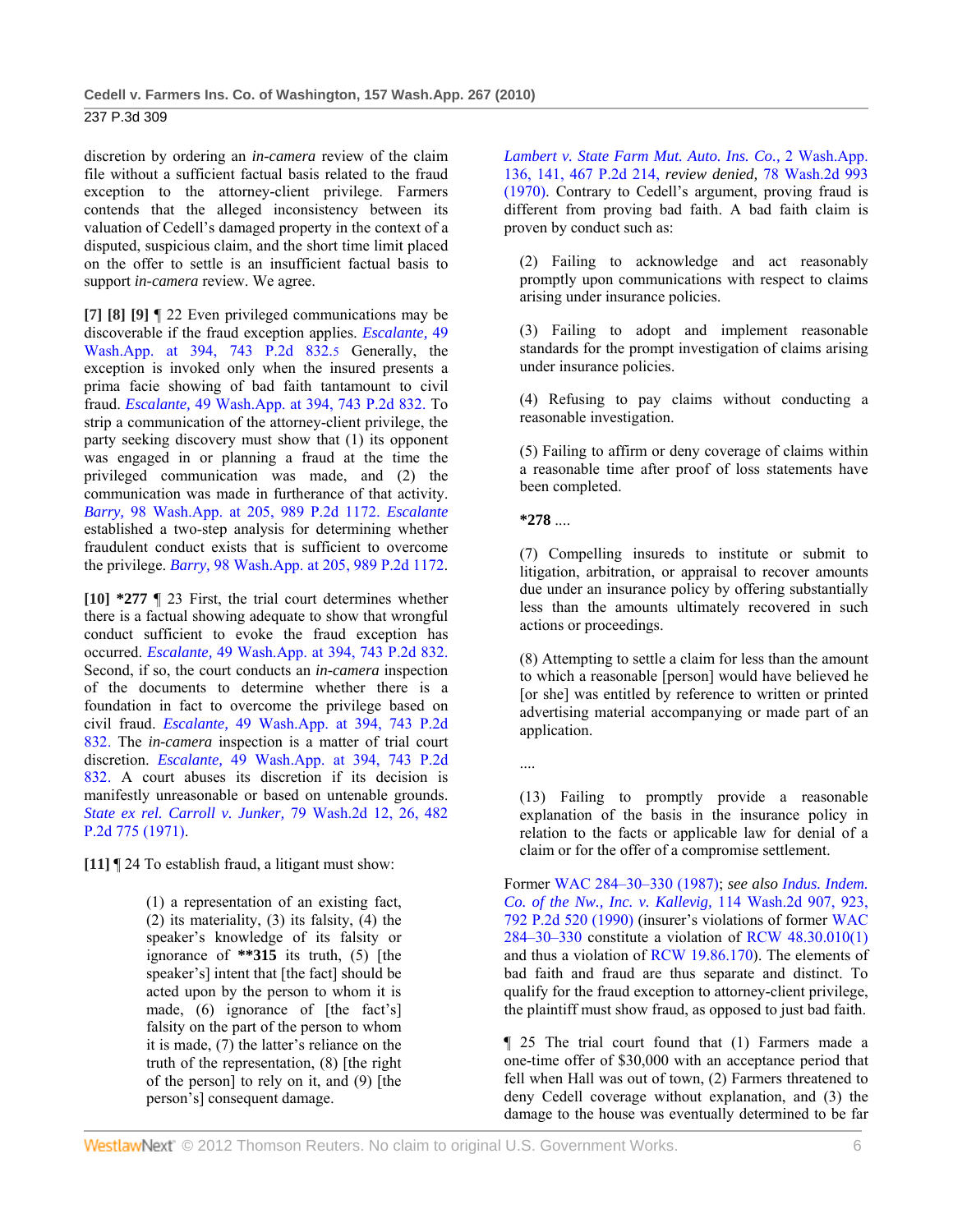more than Farmers' \$30,000 offer. Such conduct might constitute a violation of former WAC 284–30–330. But these facts are not adequate to support a finding of fraud. There is no evidence, for example, that Farmers knowingly misrepresented a material fact or that Cedell justifiably relied on a misrepresented material fact to his detriment. While the trial court found a factual showing of bad faith, it did not find a factual showing of fraud. The trial court therefore abused its discretion by ordering an *in-camera* review on the evidence presented.

## **\*279 C. No Factual Basis Finding**

¶ 26 The trial court also abused its discretion by ordering disclosure and production of the information without finding a foundation in fact for a claim of civil fraud. Farmers correctly notes that the trial court's only finding was that it was not entitled to the attorney-client privilege at all. As we stated above, Farmers is entitled to attorney-client privilege unless some exception applies. Accordingly, we vacate the order compelling discovery and remand.

award. We do not examine the calculation method. Additionally, we vacate the sanctions imposed under CR 26(g) and CR 37. The *Silva* theory regarding attorney-client privileges had never been applied in Washington and is not the law; thus, an award under either CR  $26(g)$  or CR 37 is inappropriate.

**\*\*316** ¶ 28 In conclusion, alleging bad faith on the part of an insurer does not do away with the attorney-client privilege. Instead, the plaintiff must still show an exception to the attorney-client privilege, such as the fraud exception. That exception requires a showing of actual fraud, not just bad faith. Discovery sanctions are inappropriate in this case.

¶ 29 We reverse and remand for further proceedings consistent with this opinion before a different trial court judge with instructions to vacate the order compelling discovery, awarding attorney fees, and imposing sanctions.

We concur: ARMSTRONG and QUINN–BRINTNALL, J.

#### **II. Attorney Fees**

¶ 27 Because of our holding that there were no facts to support a finding of fraud, we vacate the attorney fees

Footnotes

- 1 Cedell appears to allege violations of WAC 284–30–330 (enumerated unfair claims settlement practices); RCW 48.30.010 (insurance unfair practices); and the Consumer Protection Act, RCW 19.86.170.
- 2 Farmers also redacted certain information as irrelevant. The trial court found this improper and imposed up to \$2,500 in attorney fees and \$5,000 in sanctions payable to the court. Farmers does not seek review of the trial court's ruling on its failure to disclose other, non-privileged material. Thus, we do not address Cedell's arguments on this issue.
- 3 This language mirrors that found in *Barry v. USAA,* 98 Wash.App. 199, 205, 989 P.2d 1172 (1999), which is discussed in section I.A.
- 4 *Silva* involved a bad faith insurance claim that arose out of a house fire. *Silva,* 112 F.R.D. at 699. That court unequivocally held that "a plaintiff in a first-party bad faith action is entitled to discover the entire claims file kept by the insurer." *Silva,* 112 F.R.D. at 699.
- 5 Farmers seems to argue that Cedell implicitly conceded that an attorney-client privilege exists because he cited RCW 5.60.060(2). Farmers argues that Cedell conceded that attorney-client privilege exists unless an exception is shown because Cedell cited language to that effect. Cedell may argue in the alternative without waiving an argument.

**Parallel Citations**  237 P.3d 309